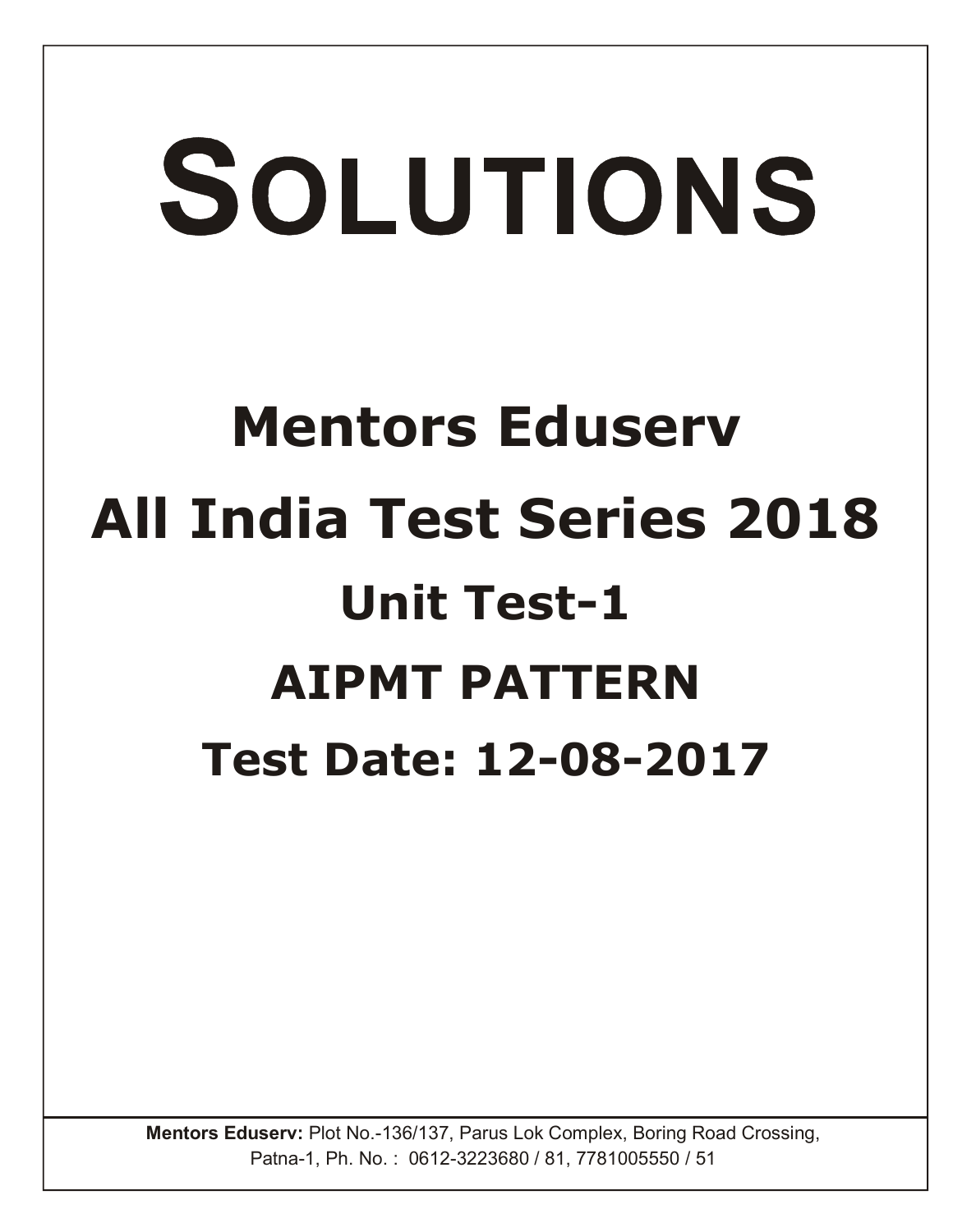|                | $[2]$<br>MEAITS 2018_Unit Test-I (NEET_Sol.)_12-08-17                                                                                 |
|----------------|---------------------------------------------------------------------------------------------------------------------------------------|
|                | <b>PHYSICS</b>                                                                                                                        |
| $\mathbf{1}$ . | (4)                                                                                                                                   |
|                | Force = $mass \times acceleration$                                                                                                    |
|                | $\Rightarrow$ [Mass]                                                                                                                  |
|                | $=\left[\frac{\text{force}}{\text{acceleration}}\right] = \left[\frac{\text{force}}{\text{velocity}/\text{time}}\right] = [FV^{-1}T]$ |
| 2.             | (2)                                                                                                                                   |
|                | Let surface tension                                                                                                                   |
|                | $s = E^a V^b T^c$                                                                                                                     |
|                | $\frac{MLT^{-2}}{L} = (ML^{2}T^{-2})^{a} \left(\frac{L}{T}\right)^{b} (T)^{c}$                                                        |
|                | Equating the dimension of LHS and RHS                                                                                                 |
|                | $ML^{0}T^{-2} = M^{0}L^{2a+b}T^{-2a-b+c}$                                                                                             |
|                | $\Rightarrow$ a = 1, 2a + b = 0, - 2a - b + c = -2                                                                                    |
|                | $\Rightarrow$ a = 1, b = -2, c = -2                                                                                                   |
|                | Hence, the dimensions of surface tension are [E $V^{-2}$ T <sup>-2</sup> ]                                                            |
| 3.             | (1)                                                                                                                                   |
|                | According to question,                                                                                                                |
|                | $V(x) = bx^{-2n}$                                                                                                                     |
|                | So, $\frac{dv}{dx} = -2nbx^{-2n-1}$                                                                                                   |
|                | Acceleration of the particle as function of x,                                                                                        |
|                | $a = v \frac{dv}{dx} = bx^{-2n} \left\{ b(-2n)x^{-2n-1} \right\}$ = -2nb <sup>2</sup> x <sup>-4n-1</sup>                              |
| 4.             | (2)                                                                                                                                   |
|                | $y = {F1 \over xA} = {1 \times 9.8 \times 2 \over (0.8 \times 10^{-3}) \times \pi \left( {0.4 \times 10^{-3}} \over 2 \right)^2}$     |
|                | $= 1.94 \times 10^{11}$ N / m <sup>2</sup> = 2.0 × 10 <sup>11</sup> N / m <sup>2</sup>                                                |
|                | $\frac{\Delta Y}{Y} = \frac{\Delta x}{x} + \frac{\Delta A}{A} = \frac{\Delta x}{x} + 2\frac{\Delta d}{d}$                             |
|                | $=\frac{0.05}{0.8}+\frac{2(0.01)}{0.4}=0.1125$                                                                                        |
|                | $\Rightarrow \Delta Y = (0.1125)Y$                                                                                                    |
|                | $= 0.1125 \times 1.94 \times 10^{11}$                                                                                                 |
|                | $= 0.2185 \times 10^{11} = 0.2 \times 10^{11}$                                                                                        |
|                |                                                                                                                                       |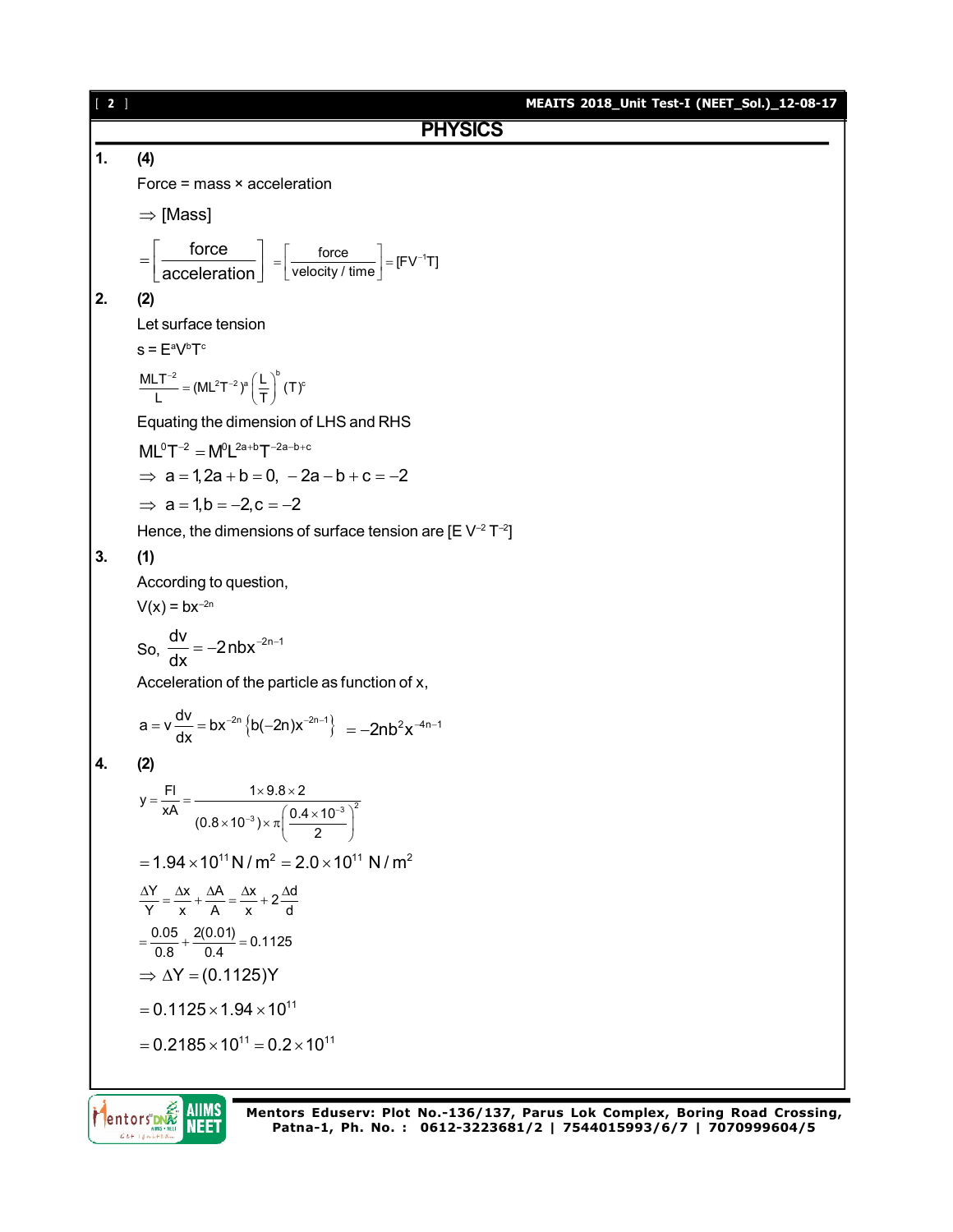#### **MEAITS 2018\_Unit Test-I (NEET\_Sol.)\_12-08-17** [ **3** ]

 $\frac{g}{f} = \frac{\Delta I}{I} + 2\frac{\Delta T}{T}$ g l nT  $\frac{\Delta g}{\Delta t} = \frac{\Delta l}{l} + 2 \frac{\Delta T}{\Delta t}$ 

2

 $\pi$ 

m m v  $\pi$ r<sup>2</sup>l

 $\rho = \frac{...}{...} = -$ 

 $= 4\%$ 

**5. (4)**

**6. (3)**

**7. (4)**

**8. (3)**

 $\Delta T$  is least and n is maximum, hence error will be least in this case Let  $v^x = kg^y \lambda^z \rho^{\delta}$ . Now by substituting the dimensinos of each quantities and equating the powers of M, L, and T, we get  $\delta = 0$  and  $x = 2$ ,  $y = 1$ ,  $z = 1$  $\frac{m}{2} + 2\frac{\Delta r}{r} + \frac{\Delta l}{r}$ m r l  $\Rightarrow \frac{\Delta \rho}{\rho} = \frac{\Delta m}{\rho} + 2 \frac{\Delta r}{\rho} + \frac{\Delta l}{\rho}$ ρ  $\Rightarrow \frac{\Delta p}{\rho} \times 100 = \left(\frac{0.003}{0.3} + 2 \times \frac{0.005}{0.5} + \frac{0.06}{6}\right) \times 100$ Volume of sphere  $(V) = \frac{4}{2} \pi r^2$ % 3  $=\frac{1}{6}\pi r^2\%$  error in volume  $3 \times \frac{\Delta r}{r} \times 100 = \left(3 \times \frac{0.1}{5.2}\right) \times 100$ r 5.3  $=3\times\frac{\Delta r}{r}\times 100 = \left(3\times\frac{0.1}{5.3}\right)\times 1$ From the principle of dimensional homogenity  $[v] = [at] \Rightarrow \lfloor LT^{-2} \rfloor$ 

Similarly,  $[b] = [L]$  and  $[c] = [T]$ 

**10. (1)**

**9. (3)**

By the principle of dimensional homogenity

$$
[P] = \left[\frac{a}{V^2}\right] \implies [a] = [P] \times [V^2]
$$

$$
= [ML^{-1}T^{-2}][L^6] = [ML^5T^{-2}]
$$
  
**11.** (2)  

$$
\ell_{\text{effective}} = \ell = \ell_0 + r
$$

$$
\implies \ell = 101.4 + \frac{2.64}{2}
$$

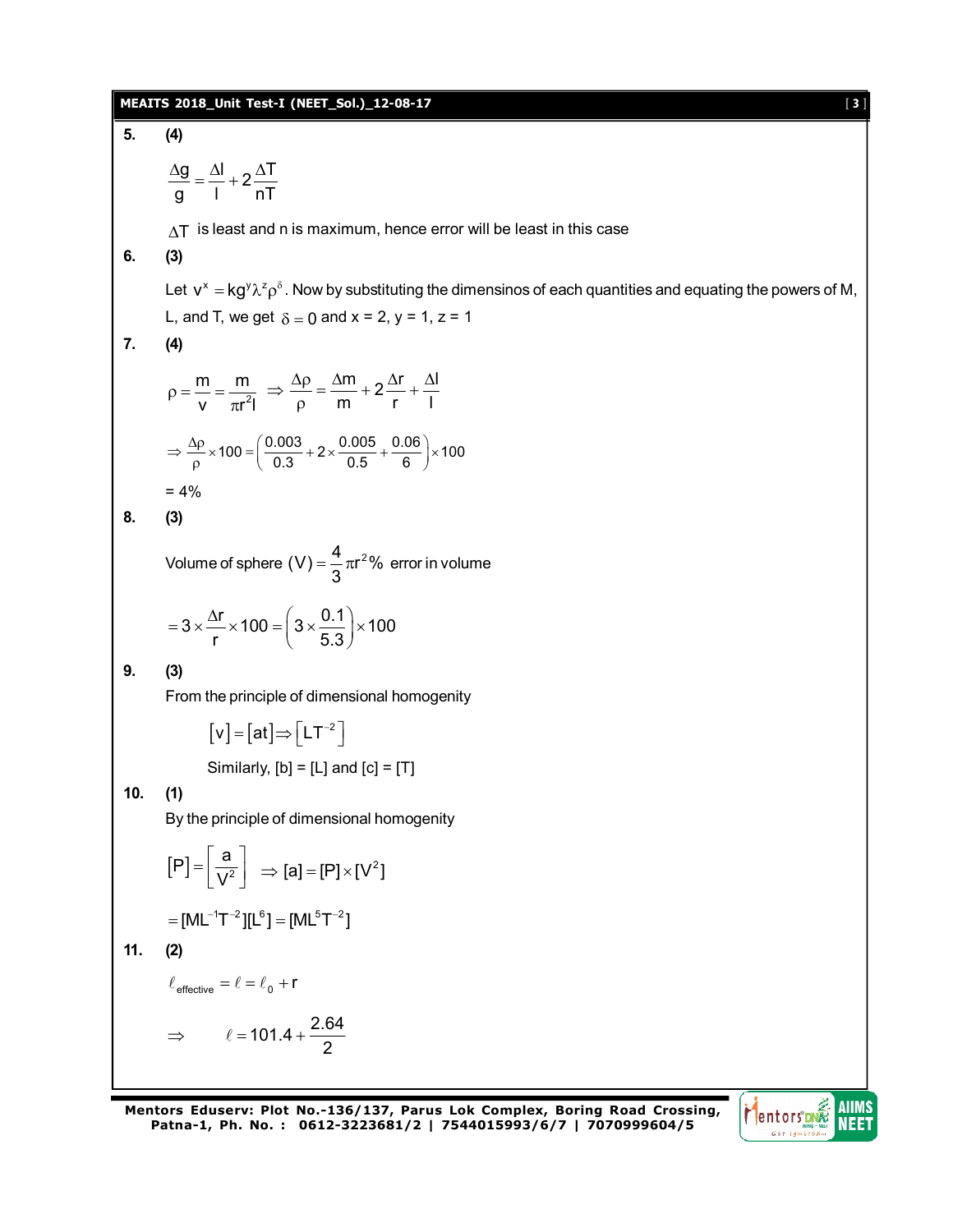$\Rightarrow$   $\ell = 101.4 + 1.32$ 

 $\ell = 102.72 \text{cm}$ 

Since, in addition the least number of decimal figures which occur among the added quantities is to be taken. Here the number of least decimal figure in the length is 1, hence

 $\ell = 102.7$  cm

**12. (4)**

$$
R_s = R_1 + R_2 = 16\Omega
$$
\n
$$
R_p = \frac{R_1 R_2}{R_1 + R_2} = \frac{R_1 R_2}{R_s} = 3\Omega
$$
\n
$$
\Delta R_s = \Delta R_1 + \Delta R_2 = 1\Omega
$$
\n
$$
\Rightarrow \frac{\Delta R_s}{R_s} \times 100 = \frac{1}{16} \times 100\%
$$
\n
$$
\Rightarrow \frac{\Delta R_s}{R_s} \times 100 = 6.25\%
$$
\n
$$
\Rightarrow R_s = 16\Omega \pm 6.25\%
$$
\nSimilarly\n
$$
R_p = \frac{R_1 R_2}{R_s}
$$
\n
$$
\Rightarrow \frac{\Delta R_p}{R_p} \times \frac{\Delta R_1}{R_1} + \frac{\Delta R_2}{R_2} + \frac{\Delta R_s}{R_s}
$$
\n
$$
\Rightarrow \frac{\Delta R_p}{R_p} = \frac{0.5}{4} + \frac{0.5}{12} + \frac{1}{16}
$$
\n
$$
\Rightarrow \frac{\Delta R_p}{R_p} = 0.23 \Rightarrow \frac{\Delta R_p}{R_p} \times 100 = 23\%
$$
\n
$$
\Rightarrow R_p = 3 \Omega \pm 23\%
$$
\n13. (1)\n14. (1)\n14. (1)\n14. (1)\n15. (1)\n16. (2)\n
$$
\frac{\Delta R}{R} = \frac{\Delta V}{V} + \frac{\Delta I}{V}
$$
\n
$$
\Rightarrow \frac{\Delta R}{R} = \frac{0.5}{V} + \frac{0.2}{V} \Rightarrow \frac{\Delta R}{R} = 0.1625
$$
\n
$$
\Rightarrow R = 4\Omega \pm 16.25\%
$$

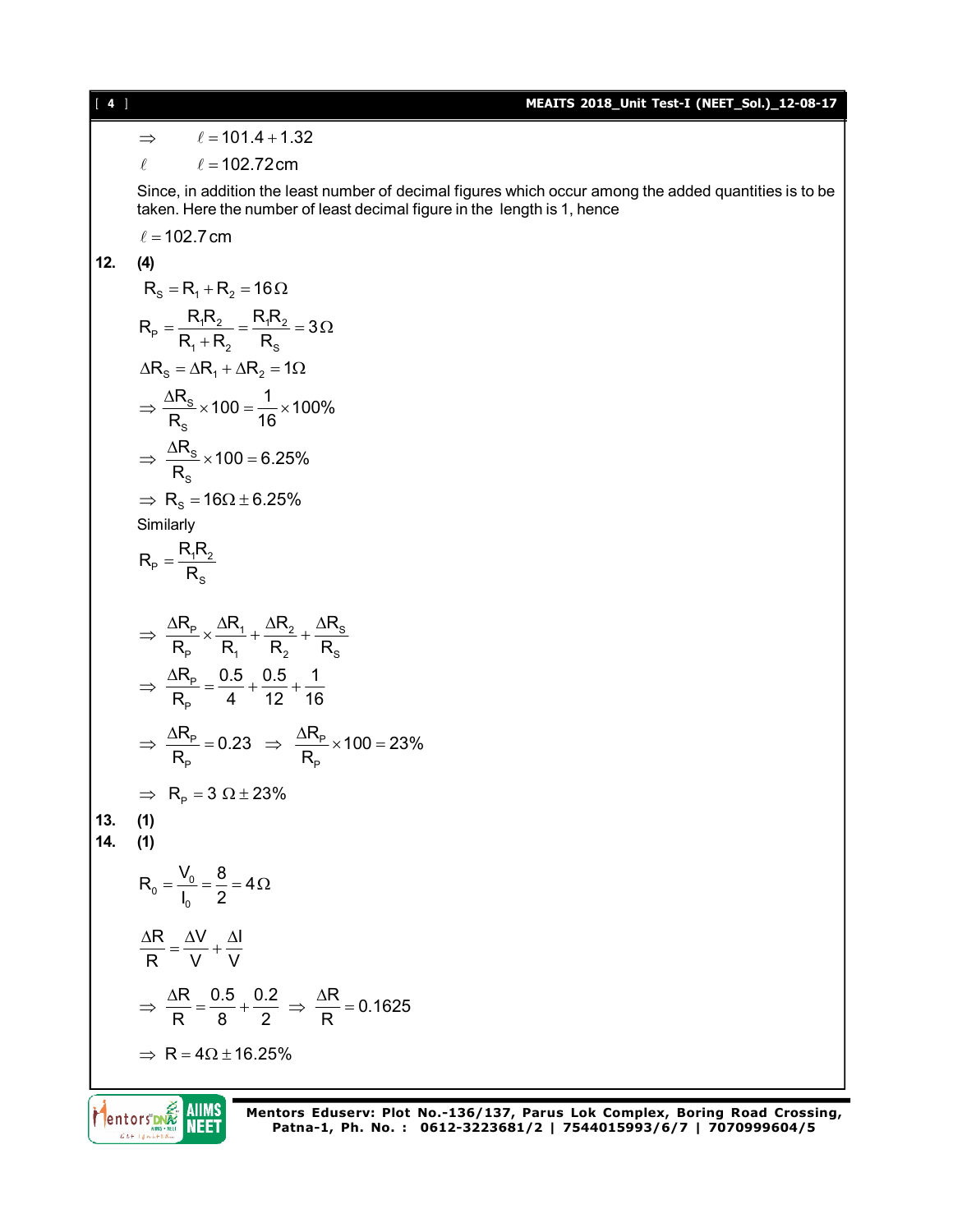### **MEAITS 2018\_Unit Test-I (NEET\_Sol.)\_12-08-17** [ **5** ]

15. (1)  
\nFlux = 
$$
\phi = BA
$$
  
\n $\Rightarrow \phi = \left(\frac{F}{qv}\right)A \Rightarrow [\phi] = \frac{MLT^{-2}L^2}{QLT^{-1}L^2}$   
\n $\Rightarrow [\phi] = ML^2T^{-1}Q^{-1}$   
\n16. (3)  
\nHere,  $f = f_0\left(1 - \frac{t}{T}\right)or, \frac{dv}{dt} = f_0\left(1 - \frac{t}{T}\right)$   
\nor,  $dv = f_0\left(1 - \frac{t}{T}\right)dt$   
\n $\therefore v = \int dv = \int \left[f_0\left(1 - \frac{t}{T}\right)\right]dt$   
\nor,  $v = f_0\left(t - \frac{t^2}{2T}\right) + C$   
\nwhere C is the constant of integration.  
\nAt t = 0, v = 0  
\n $\therefore 0 = f_0\left(0 - \frac{0}{2T}\right) + C \Rightarrow C = 0$   
\n $\therefore v = f_0\left(t - \frac{t^2}{2T}\right)$   
\nIf f = 0, then  
\n $0 = f_0\left(1 - \frac{t}{T}\right) \Rightarrow t = T$   
\nHence, particle's velocity in the time interval t = 0 and t = T is given by  
\n $v_x = \int_{t=0}^{t=T} dv = \int_{t=0}^{T} \left[f_0\left(1 - \frac{t}{T}\right)\right]dt$   
\n $= f_0\left[\left(t - \frac{t^2}{2T}\right)\right]_0^T = f_0\left(T - \frac{T^2}{2T}\right) = f_0\left(T - \frac{T}{2}\right)$   
\n $= \frac{1}{2}f_0T$ 

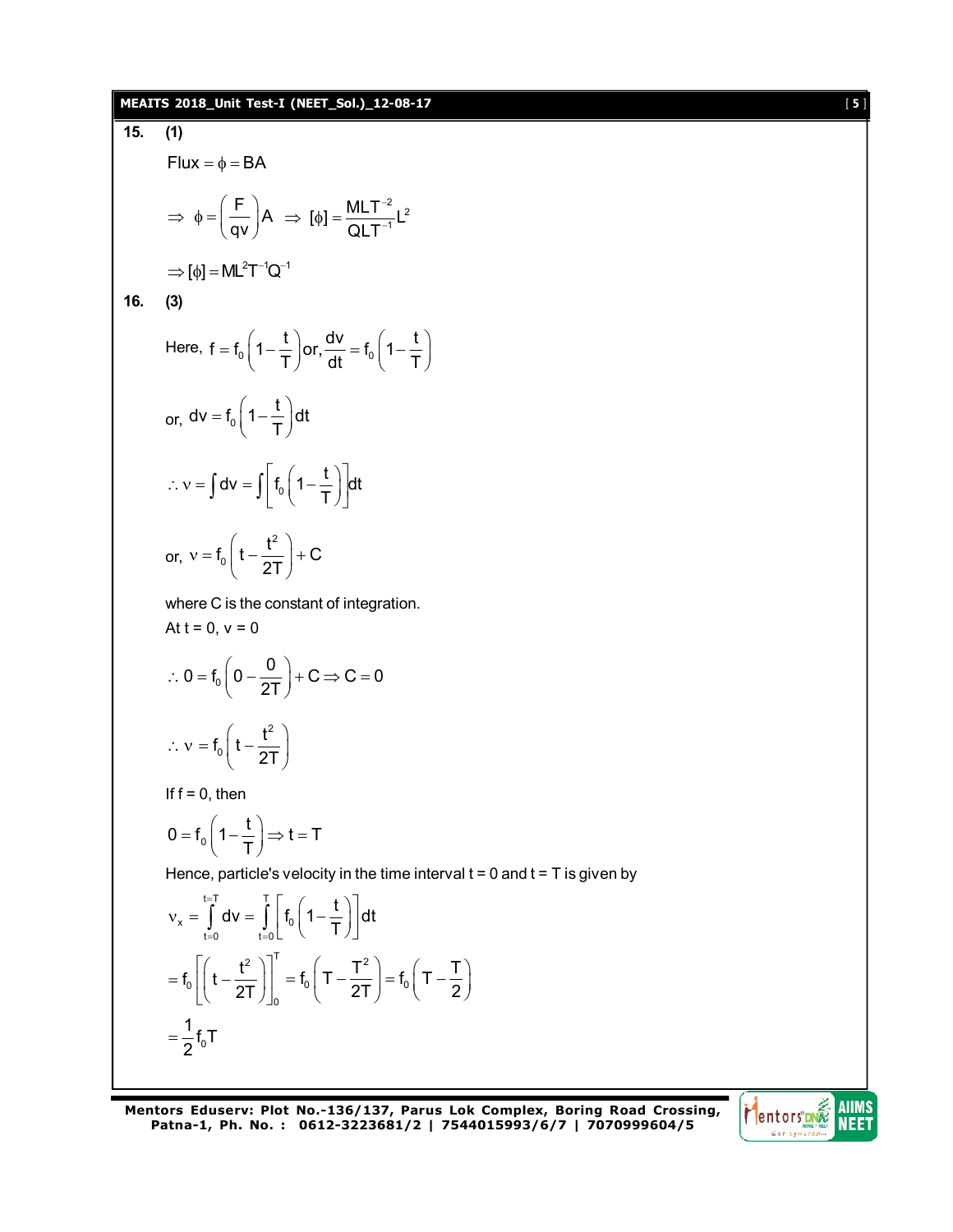| [6] |                                                                                      | MEAITS 2018_Unit Test-I (NEET_Sol.)_12-08-17 |
|-----|--------------------------------------------------------------------------------------|----------------------------------------------|
| 17. | (2)                                                                                  |                                              |
|     | $s = at^2 - bt^3$                                                                    |                                              |
|     | $v = \frac{ds}{dt} = 2at - 3bt^2$                                                    |                                              |
|     | $a = \frac{dv}{dt} = 2a - 6bt$                                                       |                                              |
|     | $2a - 6bt = 0 \Rightarrow t = \frac{a}{3b}$                                          |                                              |
| 18. | (1)                                                                                  |                                              |
|     | Speed $v = \frac{dx}{dt} = \frac{d}{dt}(9t^2 - t^3) = 18t - 3t^2$                    |                                              |
|     | $\frac{dv}{dt} = 0 \Rightarrow 18 - 6t = 0 \Rightarrow t = 3$                        |                                              |
|     | $\Rightarrow$ $x_{max} = 81 - 27 = 54$                                               |                                              |
| 19. | (2)                                                                                  |                                              |
|     | $x = 40 + 12t - t^3 \implies v = \frac{dx}{dt} = 12 - 3t^2$                          |                                              |
|     | $v = 0$ ; $t = \sqrt{\frac{12}{3}} = 2 \sec$                                         |                                              |
|     | So, after 2 seconds velocity becomes zero                                            |                                              |
|     | Value of x in 2 secs = $40 + 12 \times 2 - 2^3$                                      |                                              |
| 20. | $= 40 + 24 - 8 = 56$ m<br>(3)                                                        |                                              |
|     | $\therefore$ t = $\sqrt{x}$ + 3                                                      |                                              |
|     | $\Rightarrow \sqrt{x} = t - 3 \Rightarrow x = (t - 3)^2$                             |                                              |
|     | $v = \frac{dx}{dt} = 2(t-3) = 0 \implies t = 3$                                      |                                              |
|     | $\therefore$ x = (3 – 3) <sup>2</sup> $\Rightarrow$ x = 0                            |                                              |
| 21. | (2)                                                                                  |                                              |
|     | Note that $(\vec{B} \times \vec{A}) \perp \vec{A}$ . Hence their dot product is zero |                                              |
| 22. | (1)                                                                                  |                                              |
|     | The componets of 1 N and 2 N forces along + x axis = 1 cos $60^{\circ}$ + 2 sin 30°  |                                              |
|     |                                                                                      |                                              |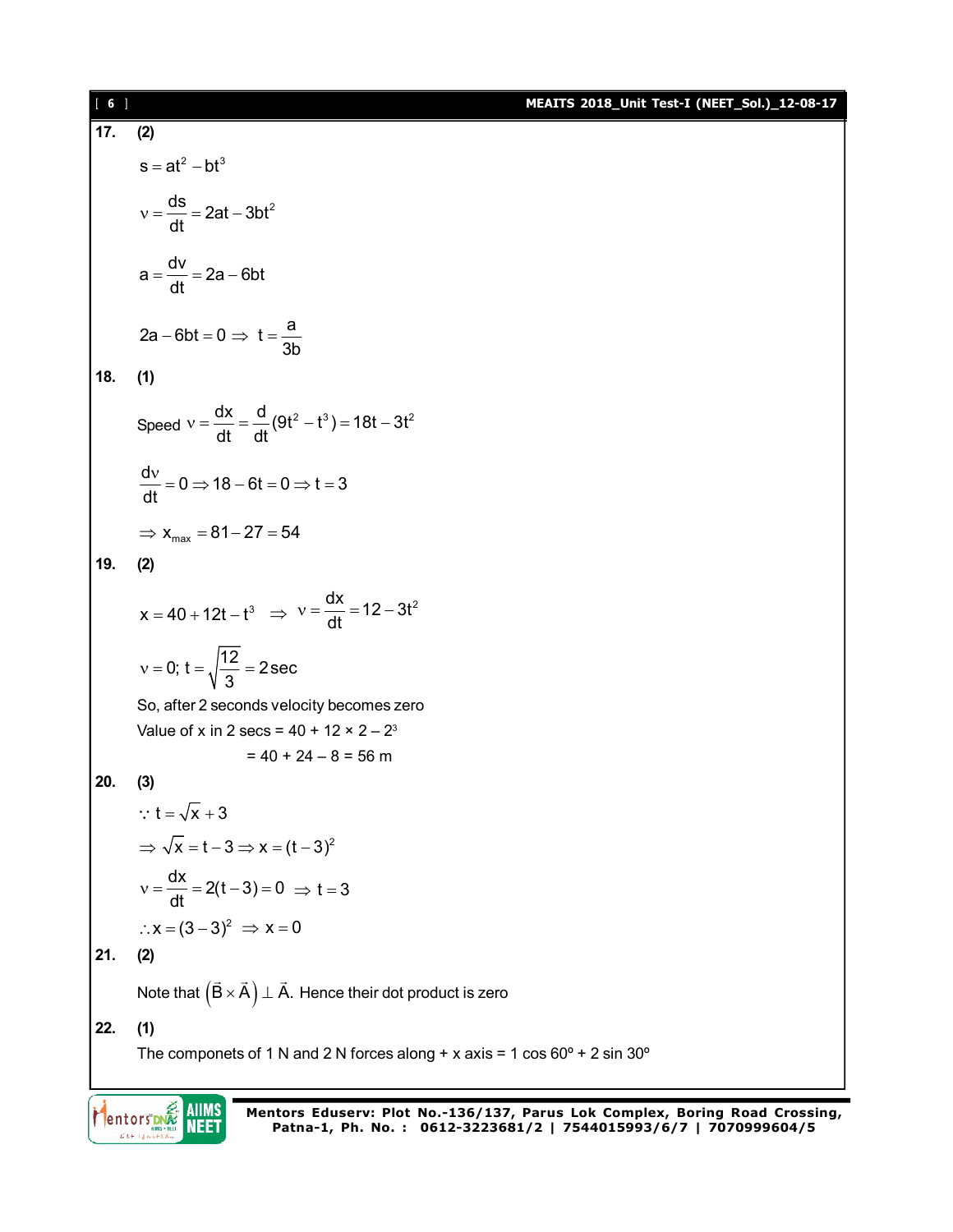#### **MEAITS 2018\_Unit Test-I (NEET\_Sol.)\_12-08-17** [ **7** ]



The component of 4 N force along –x axis

$$
=4\sin 30^{\circ} = 4 \times \frac{1}{2} = 2N
$$

Therefore, if a force of 0.5 N is applied along +x-axis, the resultant force along x-axis will become zero and the resultant force will be obtained only along y-axis.

$$
23. (4)
$$

**24. (1)**

$$
3t = \sqrt{3x} + 6
$$
  
\n
$$
\Rightarrow \sqrt{3x} = (3t - 6)
$$
  
\n
$$
\Rightarrow 3x = (3t - 6)^2 \Rightarrow x = 3t^2 - 12t + 12
$$
  
\n
$$
\therefore v = \frac{dx}{dt} = \frac{d}{dt}(3t^2 - 12t + 12) = 6t - 12
$$
  
\nIf velocity = 0, then 6t - 12 = 0  $\Rightarrow t = 2s$   
\nHence, at t = 2  
\n
$$
x = 3(2)^2 - 12(2) + 12 = 0m
$$
  
\n(1)  
\nDifferentiating time with respect to distance  
\n
$$
\frac{dt}{dx} = 2\alpha x + \beta
$$
  
\n
$$
\Rightarrow v = \frac{dx}{dt} = \frac{1}{2\alpha x + \beta}
$$
  
\nSo, acceleration (a) =  $\frac{dv}{dt} = \frac{dv}{dx} \cdot \frac{dx}{dt}$   
\n
$$
= \frac{dv}{dx} = \frac{-v \cdot 2\alpha}{(2\alpha x + \beta)^2} = -2\alpha v \cdot 2^2 = -2\alpha v^3
$$

dx  $(2\alpha x + \beta)^2$  $(\alpha x + \beta)^2$ 

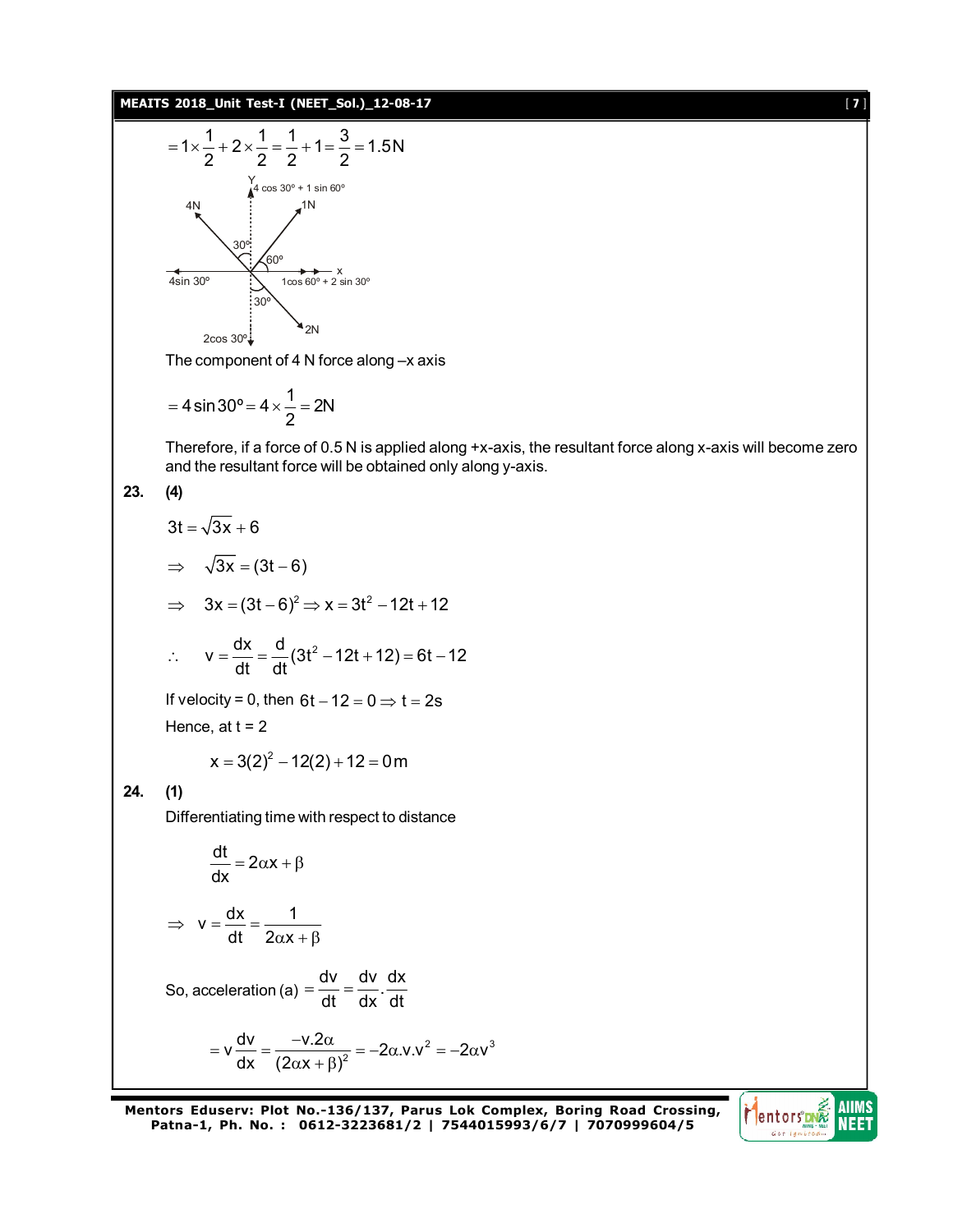## [ **8** ] **MEAITS 2018\_Unit Test-I (NEET\_Sol.)\_12-08-17 25. (3)**  $v_2$   $t_2$   $t_2$ 1 1 1  $\int\limits_{\mathsf{v}_{\mathsf{1}}} \mathsf{d} \mathsf{v} = \int\limits_{\mathsf{t}_{\mathsf{1}}} \mathsf{a} \, \mathsf{d} \mathsf{t} = \int\limits_{\mathsf{t}_{\mathsf{1}}} (\mathsf{b} \mathsf{t}) \mathsf{d} \mathsf{t}$  $2 \lambda^{t_2}$ 1 2 1 t  $v_2 - v_1 = \frac{bt}{a}$ 2  $\Rightarrow$   $V_2 - V_1 = \left(\frac{bt^2}{2}\right)_{t_1}^{t_2}$ 2  $h^{t}$   $h^{t}$  $2 - \cdot 1$   $\cdot \cdot \cdot$   $\cdot \cdot$   $\cdot \cdot$  0 0  $v_2 = v_1 + \left(\frac{bt^2}{2}\right)^3 = v_0 + \frac{bt^2}{2}$ 2  $\frac{1}{2}$  2  $\Rightarrow$   $V_2 = V_1 + \left(\frac{bt^2}{2}\right)_0^1 = V_0 + \frac{1}{2}$  $S = \int v_0 dt + \int \frac{bt^2}{2} dt = v_0 t + \frac{1}{6}bt^3$  $\Rightarrow$  S =  $\int v_0 dt + \int \frac{dt}{2} dt = v_0 t + \frac{1}{6}$ **26. (2)**  $\int_{0}^{0}$  dv  $\int_{0}^{t}$  1  $\int_{0}^{0}$  $6.25$   $\sqrt{V}$   $0$  1 16.25  $\frac{dv}{dt}$  = -2.5 dt  $\Rightarrow$   $\left|2\sqrt{v}\right|^{\circ}$  = -2.5t  $\int_{25} \frac{dv}{\sqrt{v}} = -2.5 \int_{0} dt \Rightarrow |2\sqrt{v}|_{6.25} = -2$  $\Rightarrow$  2 $\sqrt{6.25}$  = 2.5t  $\Rightarrow$  t = 2 s **27. (2)** Note that the angle between two forces is 120º and not 60º.  $R^2 = F^2 + F^2 + 2F^2 \cos 120^\circ$  $2F^2 + 2F^2 \left(-\frac{1}{2}\right)F^2$ 2  $=2F^{2}+2F^{2}\left(-\frac{1}{2}\right)F$ or  $R = F$ **28. (1)**  $A_1 = 2, A_2 = 3, |A_1 + A_2| = 3$  $\rightarrow$  $\Rightarrow$   $|\vec{A}_1 + \vec{A}_2|^2 = 9$  $\rightarrow$   $\rightarrow$  $\implies$  A<sub>1</sub><sup>2</sup> + A<sub>2</sub><sup>2</sup> + 2A<sub>1</sub>.A<sub>2</sub> = 9  $\rightarrow$  $\Rightarrow$  2<sup>2</sup> + 3<sup>2</sup> + 2 $\vec{A}_1 \cdot \vec{A}_2 = 9 \Rightarrow \vec{A}_1 \cdot \vec{A}_2 = -2$  $\rightarrow$   $\rightarrow$   $\rightarrow$   $\rightarrow$   $\rightarrow$ Now,  $(A_1 + 2A_2)$ .(3 $A_1 - 4A_2$ ) = 3 $A_1^2 - 8A_2^2 + 2A_1A_2$   $= 3(2)^2 - 8(3)^2 + 2(-2) = -64$

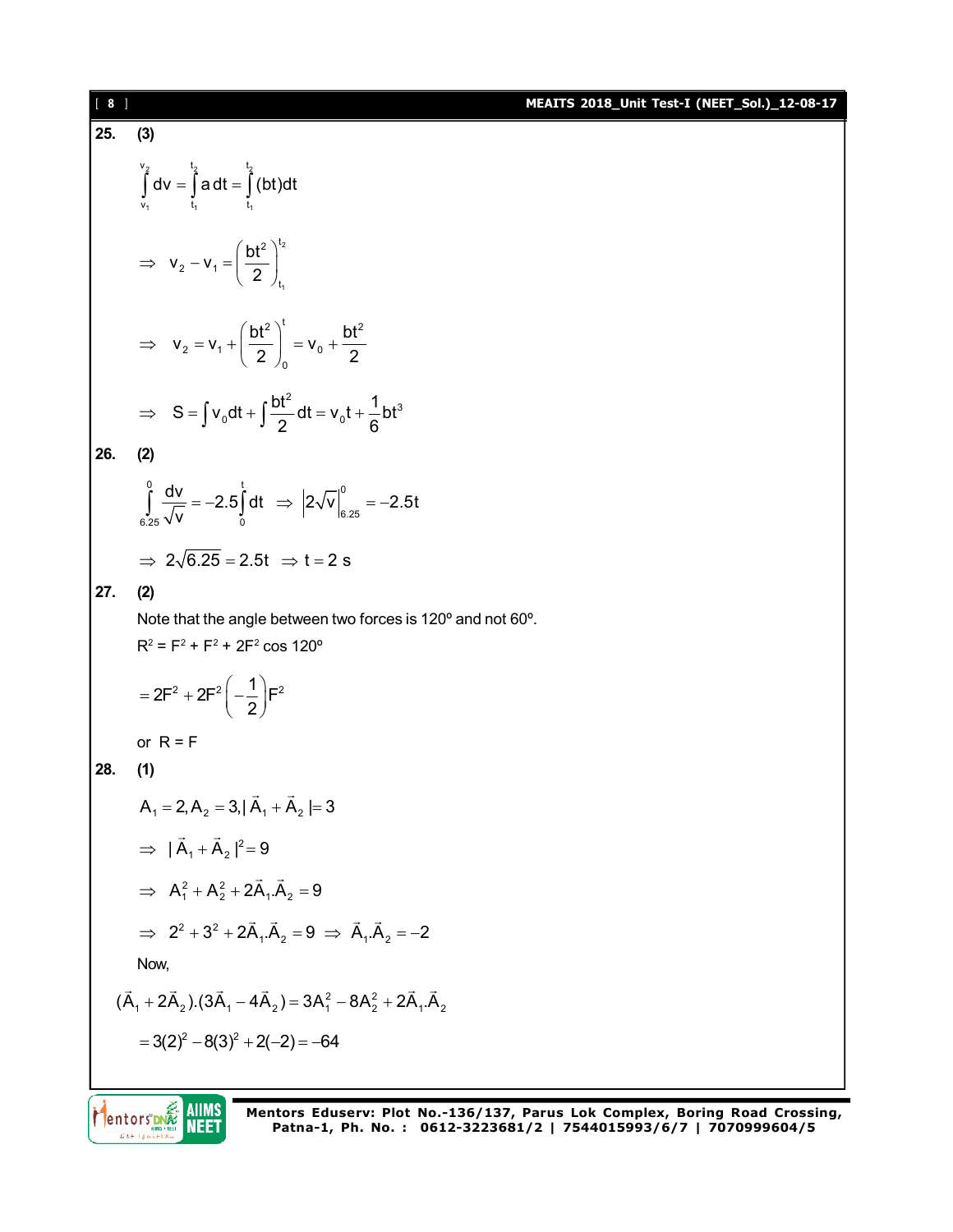# **MEAITS 2018\_Unit Test-I (NEET\_Sol.)\_12-08-17** [ **9** ] **29. (2)** Area of parallelogram  $:\mid {\sf A}\! \times \! {\sf B}\! \mid$  $\rightarrow$   $\rightarrow$ .  $=$  AB/2 (given)  $\implies$  AB sin  $\theta$  = AB / 2 N S E y  $\uparrow$  x  $\Rightarrow$  sin  $\theta$  = 1/ 2  $\Rightarrow$   $\theta$  = 30° **30. (3)** Let the third side be C, then  $|C| = |A + B|$  or  $|C| = |A + B|$ .<br>→ → → → → → → → **31. (2)**<br> $\cos \beta = \frac{R}{R} = \frac{1}{R} \Rightarrow \beta = 60^{\circ}$ B 2  $\beta = \frac{1}{2} = \frac{1}{2} \Rightarrow \beta = 0$ Angle between A and B =  $90^{\circ}$  + $\beta$  = 150 $^{\circ}$  $\rightarrow$   $\rightarrow$ **32. (4)** For the resultant of some vectors to be zero, they should form a closed figure taken in the same order. **33. (2)** Here the angle between two vectors of equal magnitude is 120. So resultant has the same magnitude as either of the given vectors. Moreover, it is mid-way between the two vectors, i.e., it is along x-axis. **34. (1)**  $\cos \theta = \frac{C}{1} = \frac{3}{5}$  or  $\theta = \cos^{-1} \left( \frac{3}{5} \right)$  $\theta = \frac{C}{A} = \frac{3}{5}$  or  $\theta = \cos^{-1} \left(\frac{3}{5}\right)$ B **35. (2)** Clearly,  $\vec{B}$  should be either in the second quadrant or the fourth quadrant. In none of the given options, we have  $-\hat{\textsf{i}}$  term. So the second quadrant is ruled out. Also  $\vec{\textsf{B}}$  $\rightarrow$ should make an angle of  $90^{\sf o}\!\!-\!\!0\,$  with the xaxis. So, B should be  $\vec{\mathsf{B}} \cos (90^\circ - \theta) \hat{\mathsf{i}} - \mathsf{B} \sin (90^\circ - \theta) \hat{\mathsf{j}} = \mathsf{B} \sin \theta \hat{\mathsf{i}} - \mathsf{B} \cos \theta \hat{\mathsf{j}}$  . **36. (3)** tan  $\beta = \frac{2}{2}$  or  $\beta = \tan^{-1} \left( \frac{2}{2} \right)$  $β = \frac{2}{3}$  or  $β = tan^{-1}(\frac{2}{3})$  $3j \rceil \beta$  $\hat{\mathsf{2i}}$

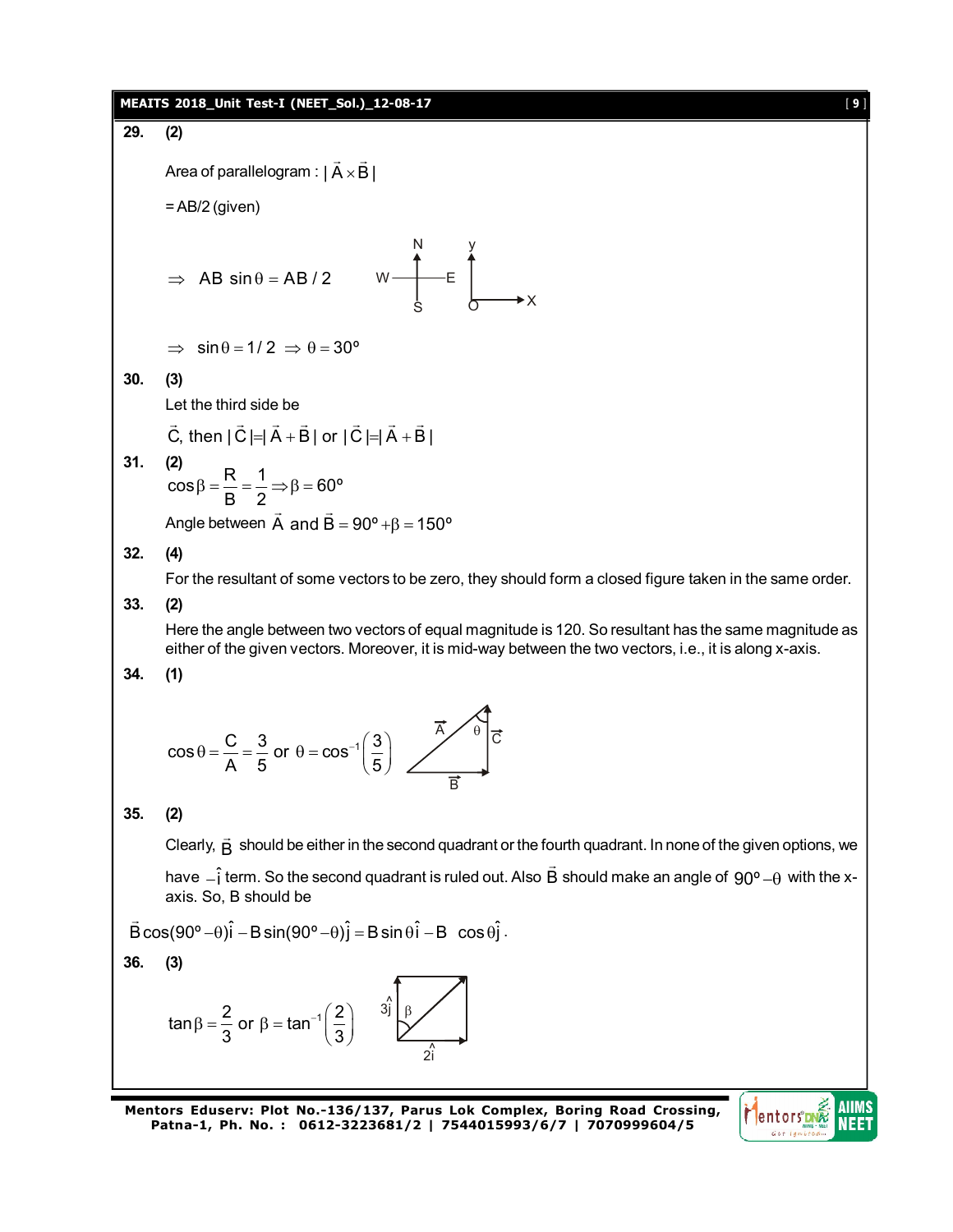| $[ 10 ]$          | MEAITS 2018_Unit Test-I (NEET_Sol.)_12-08-17                                                                                                                                                                                                                                                                                                        |
|-------------------|-----------------------------------------------------------------------------------------------------------------------------------------------------------------------------------------------------------------------------------------------------------------------------------------------------------------------------------------------------|
| $\overline{37}$ . | (2)                                                                                                                                                                                                                                                                                                                                                 |
|                   | $a^2 + b^2 + 2ab\cos\theta = a^2 + b^2 - 2ab\cos\theta$                                                                                                                                                                                                                                                                                             |
|                   | or $4ab\cos\theta = 0$                                                                                                                                                                                                                                                                                                                              |
|                   | But $4ab \neq 0 \Rightarrow cos \theta = 0$ or $\theta = 90^{\circ}$                                                                                                                                                                                                                                                                                |
|                   | Aliter                                                                                                                                                                                                                                                                                                                                              |
|                   | $(\vec{a} + \vec{b})$ and $(\vec{a} - \vec{b})$ are the diagonals of a parallelogram whose adjajcjent sides are $\vec{a}$ and $\vec{b}$                                                                                                                                                                                                             |
|                   | Since $ \vec{a} + \vec{b}  =  \vec{a} - \vec{b} $ , the two diagonals of a parallelogram are equal. So, think of rectangle. This leads                                                                                                                                                                                                              |
|                   | to $\theta = 90^{\circ}$                                                                                                                                                                                                                                                                                                                            |
| 38.               | (1)                                                                                                                                                                                                                                                                                                                                                 |
|                   | Let that vector be $\vec{C}$ . Then                                                                                                                                                                                                                                                                                                                 |
|                   | $\vec{C} = \vec{CC} = \vec{ba} \Rightarrow \vec{C} = \frac{\vec{ba}}{a} = \frac{5}{\sqrt{2}}(\hat{i} - \hat{j})$                                                                                                                                                                                                                                    |
| 39.               | (2)                                                                                                                                                                                                                                                                                                                                                 |
|                   |                                                                                                                                                                                                                                                                                                                                                     |
|                   | AC $\le$ AB + BC $\Rightarrow$ $ \vec{a} + \vec{b}  \le  \vec{a}  +  \vec{b} $                                                                                                                                                                                                                                                                      |
|                   |                                                                                                                                                                                                                                                                                                                                                     |
| 40.               | (3)                                                                                                                                                                                                                                                                                                                                                 |
|                   | $\overline{OC}$ and $\overline{OA}$ are equal in magnitude and inclined to each other at an angle of 90 $\degree$ . So their resultant is                                                                                                                                                                                                           |
|                   | $\sqrt{2}$ r. It acts mid-way between $\overrightarrow{OC}$ and $\overrightarrow{OA}$ , i.e., along OB                                                                                                                                                                                                                                              |
|                   | Now, both r and $\sqrt{2}$ r are along the same line and in the same direction                                                                                                                                                                                                                                                                      |
|                   |                                                                                                                                                                                                                                                                                                                                                     |
|                   | $\begin{picture}(180,10) \put(0,0){\line(1,0){10}} \put(15,0){\line(1,0){10}} \put(15,0){\line(1,0){10}} \put(15,0){\line(1,0){10}} \put(15,0){\line(1,0){10}} \put(15,0){\line(1,0){10}} \put(15,0){\line(1,0){10}} \put(15,0){\line(1,0){10}} \put(15,0){\line(1,0){10}} \put(15,0){\line(1,0){10}} \put(15,0){\line(1,0){10}} \put(15,0){\line($ |
|                   | Resultant = $r + \sqrt{2r} = r(1 + \sqrt{2})$                                                                                                                                                                                                                                                                                                       |
| 41.               | (3)                                                                                                                                                                                                                                                                                                                                                 |
|                   | $\overrightarrow{AB} + \overrightarrow{AF} = \overrightarrow{AO} \Rightarrow \overrightarrow{AB} = \overrightarrow{AO} - \overrightarrow{AF}$                                                                                                                                                                                                       |
|                   |                                                                                                                                                                                                                                                                                                                                                     |
|                   | $\overrightarrow{AC} = \overrightarrow{AB} + \overrightarrow{AO} \cdot \overrightarrow{AD} = 2\overrightarrow{AO} \cdot \overrightarrow{AE} = \overrightarrow{AO} + \overrightarrow{AF}$                                                                                                                                                            |
|                   | Е<br>D                                                                                                                                                                                                                                                                                                                                              |
|                   |                                                                                                                                                                                                                                                                                                                                                     |
|                   | Now, $\overrightarrow{AB} + \overrightarrow{AC} + \overrightarrow{AD} + \overrightarrow{AE} + \overrightarrow{AF}$                                                                                                                                                                                                                                  |
|                   |                                                                                                                                                                                                                                                                                                                                                     |
|                   |                                                                                                                                                                                                                                                                                                                                                     |
|                   | $=5\overrightarrow{AO} + \overrightarrow{AB} + \overrightarrow{AF} = 5\overrightarrow{AO} + \overrightarrow{AO} = 6\overrightarrow{AO}$                                                                                                                                                                                                             |
|                   |                                                                                                                                                                                                                                                                                                                                                     |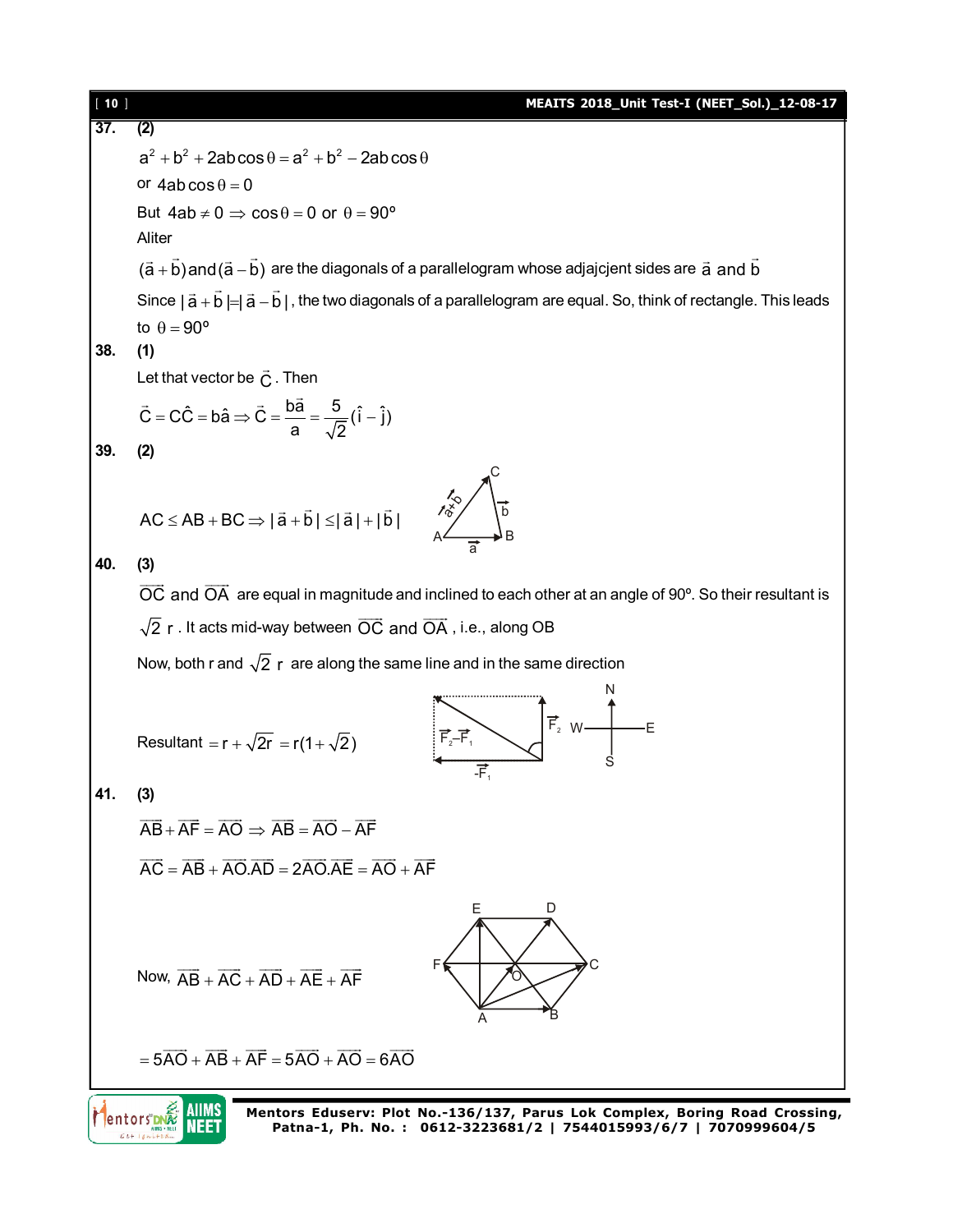#### **MEAITS 2018\_Unit Test-I (NEET\_Sol.)\_12-08-17** [ **11** ]

42. (3)  
\n
$$
x + y = 16
$$
  
\nAlso,  $y^2 = 8^2 + x^2$   
\nor  $y^2 = 64 + (16 - y)^2$  [∴  $x = 16 - y$ ]  
\n $y^2 = 64 + (16 - y)^2$  [∴  $x = 16 - y$ ]  
\n $32y = 320$  or  $y = 10$  N  
\n∴  $x + 10 = 16$  or  $x = 6$  N  
\n43. (1)  
\n $\vec{A} \times \vec{B} = \begin{vmatrix} \hat{i} & \hat{j} & \hat{k} \\ 2 & p & q \\ 5 & 7 & 3 \end{vmatrix} = 0$   
\nor  $\hat{i}(3p - 7q) + \hat{j}(5q - 6) + \hat{k}(14 - 5p) = 0$   
\n $3p = 7q.5q - 6 = 0$  or  $q = \frac{6}{5}$   
\n44. (3)  
\n $\angle ROO = \theta/2$ ,  $\angle ROO = \theta/2$   
\nHence,  $\triangle OQR$  is isosceles.  
\n $\Rightarrow OR = RQ \Rightarrow B = A$   
\n $\Rightarrow OR = RQ \Rightarrow B = A$   
\n $OP = A = RQ$   
\n $\Rightarrow OR = RQ \Rightarrow B = A$   
\n $\Rightarrow \frac{\sin(0/2)}{0.8 + 8} = \frac{1}{2}$   
\n $\Rightarrow \frac{\sin(0/2)}{\cos(0/2)} = \frac{28 \sin(0/2) \cos(0/2)}{A + B(2 \cos^2(0/2) - 1)}$   
\n $\Rightarrow A + 2B \cos^2(\theta/2) - B = 2 \cos^2(\theta/2) \Rightarrow A = B$   
\n45. (2)  
\nFor the resultant of two vectors to be zero, they should be equal and opposite.

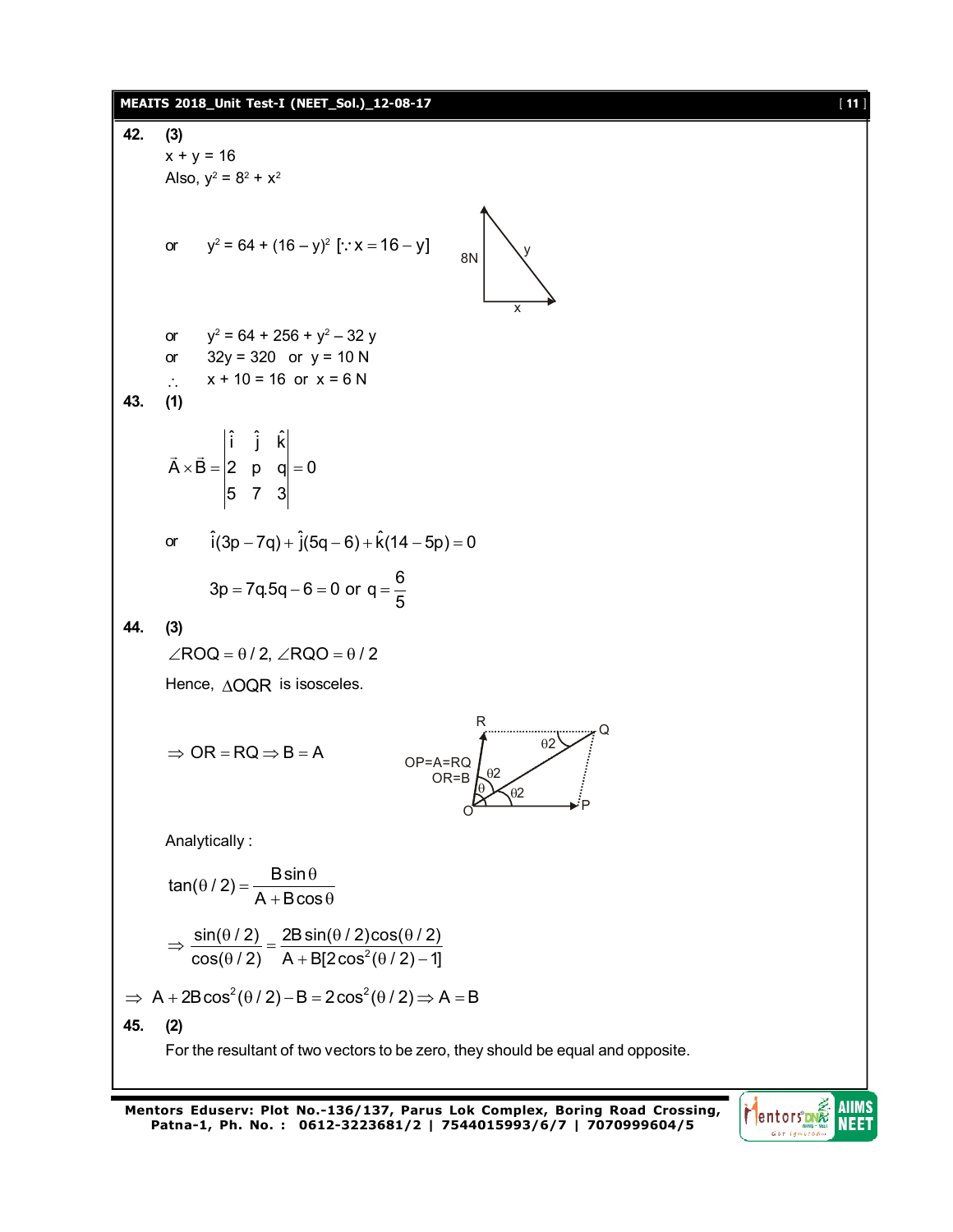| $[12]$ | <b>MEAITS 2018_Unit Test-I (NEET_Sol.)_12-08-17</b>                                                                                                  |
|--------|------------------------------------------------------------------------------------------------------------------------------------------------------|
|        | <b>CHEMISTRY</b>                                                                                                                                     |
| 46.    | (1)                                                                                                                                                  |
|        | Here benzene is Parent chain cyclohexyl is substituent.                                                                                              |
| 47.    | (2)                                                                                                                                                  |
| 48.    | (3)                                                                                                                                                  |
|        | It is an ester                                                                                                                                       |
| 49.    | (4)                                                                                                                                                  |
|        | It is an ester                                                                                                                                       |
| 50.    | (4)                                                                                                                                                  |
|        | Here, ring is substituent.                                                                                                                           |
| 51.    | (3)                                                                                                                                                  |
|        | Here OH is main functional group.                                                                                                                    |
| 52.    | (1)                                                                                                                                                  |
|        | Here Parent chain includes acid & $C = C$ .                                                                                                          |
| 53.    | (3)                                                                                                                                                  |
|        | Here one $NH2$ is substituent.                                                                                                                       |
| 54.    | (4)                                                                                                                                                  |
|        |                                                                                                                                                      |
|        | CH <sub>2</sub> = CH - CH - CH <sub>2</sub> - CH <sub>3</sub><br><sup>1</sup><br>CH <sub>2</sub> - CH <sub>2</sub> - CH <sub>3</sub><br><sub>4</sub> |
|        | 3-Ethyl-hex-1-ene                                                                                                                                    |
| 55.    | (4)                                                                                                                                                  |
|        | Here acid is main functional group while ketone is junior.                                                                                           |
| 56.    | (4)                                                                                                                                                  |
| 57.    | (4)                                                                                                                                                  |
|        | Here OH is junior functional group while, ketone is senior.                                                                                          |
| 58.    | (4)                                                                                                                                                  |
|        | ester<br>junior<br>functional group<br>ester                                                                                                         |
|        | It is anhydride having ester group as junior functional group                                                                                        |
| 59.    | (4)                                                                                                                                                  |
|        |                                                                                                                                                      |
|        |                                                                                                                                                      |
|        |                                                                                                                                                      |
|        |                                                                                                                                                      |
|        |                                                                                                                                                      |
|        |                                                                                                                                                      |
|        | Here numbering starts from that carbon of $C = C$ where, OH is attached.                                                                             |
|        | IIIMS                                                                                                                                                |
|        | Mentors Eduserv: Plot No.-136/137, Parus Lok Complex, Boring Road Crossing,<br>Patna-1, Ph. No.: 0612-3223681/2   7544015993/6/7   7070999604/5      |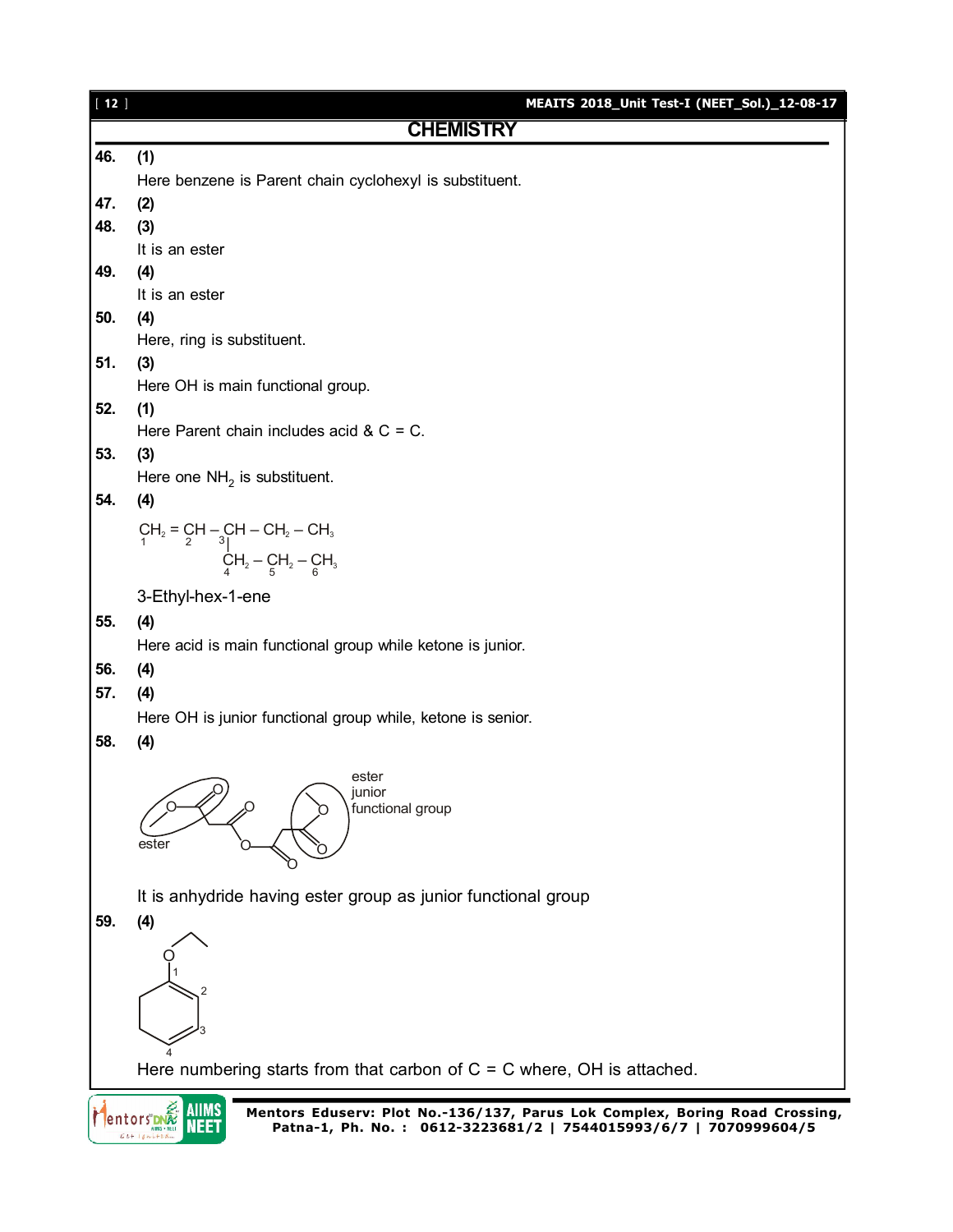|     | <b>MEAITS 2018_Unit Test-I (NEET_Sol.)_12-08-17</b><br>$[13]$                                                                                                                                                                             |
|-----|-------------------------------------------------------------------------------------------------------------------------------------------------------------------------------------------------------------------------------------------|
| 60. | (3)                                                                                                                                                                                                                                       |
|     | Here $-OCH3$ is substituent.                                                                                                                                                                                                              |
| 61. | (2)                                                                                                                                                                                                                                       |
|     | 100g of coal contain 1g of sulphur.                                                                                                                                                                                                       |
|     | $2 \times 10^6 \times 1000$ g of coal contains                                                                                                                                                                                            |
|     | $\frac{2\times10^6\times1000}{2\times10^7} = 2\times10^7\,\text{g}$ of sulphur                                                                                                                                                            |
|     | 100                                                                                                                                                                                                                                       |
| 62. | (4)                                                                                                                                                                                                                                       |
|     | The reaction show that 2 moles of AI react with moles of $O_2$ to produce 1 mole of AI <sub>2</sub> O <sub>3</sub> .                                                                                                                      |
| 63. | (2)                                                                                                                                                                                                                                       |
|     | $C + O_2 \longrightarrow CO_2$                                                                                                                                                                                                            |
|     | 12g of carbon gives 22.4 litres of CO <sub>2</sub>                                                                                                                                                                                        |
|     | 11.2 litres of CO <sub>2</sub> is given by 6g of C                                                                                                                                                                                        |
|     | The unburnt carbon is 10-6=4g                                                                                                                                                                                                             |
| 64. | (1)                                                                                                                                                                                                                                       |
|     | $\frac{2.65 \times 10^{22}}{6 \times 10^{23}} = 0.0442$ mole                                                                                                                                                                              |
|     | Mole ratio = $\frac{0.0887}{0.0442} \cdot \frac{0.0442}{0.0442} \cdot \frac{0.132}{0.0442} = 2:1:3$                                                                                                                                       |
|     | The empirical formula = $Na2CO3$<br>$\ddot{\cdot}$ .                                                                                                                                                                                      |
| 65. | (4)                                                                                                                                                                                                                                       |
|     | lodine present in 2.5 is 0.025gm                                                                                                                                                                                                          |
|     | 167g of KI contain 6×10 <sup>23</sup> iodine ions                                                                                                                                                                                         |
|     | 0.025g of KI-----?                                                                                                                                                                                                                        |
|     | $\frac{0.025 \times 6 \times 10^{23}}{9.03 \times 10^{19}} = 9.03 \times 10^{19}$<br>167                                                                                                                                                  |
| 66. | (2)                                                                                                                                                                                                                                       |
|     | $Pb(NO3) + 2KIO3 \rightarrow Pb(IO3)2 + 2KNO3$<br>1 mole<br>2 moles                                                                                                                                                                       |
|     | 1 mole of KIO <sub>3</sub> reacts with 0.5 mole of Pb(NO <sub>3</sub> ) <sub>2</sub> . So 0.3 mol of Pb(NO <sub>3</sub> ) <sub>2</sub> left behind and 0.5 mol of Pb(IO <sub>3</sub> ) <sub>2</sub><br>is formed. Hence the ratio is 5/3. |
| 67. | (2)                                                                                                                                                                                                                                       |
|     | $2N_{\alpha}OH + CO_2 \rightarrow Na_2CO_3 + H_2O$<br>1 mole                                                                                                                                                                              |
|     | The no. of moles of CO <sub>2</sub> in the mixture is 0.25. Since it reacts with only 20g of NaOH. So, the No. of moles<br>of CO is 0.75. It is converted into $CO2$ and requires 60g of NaOH for the same.                               |

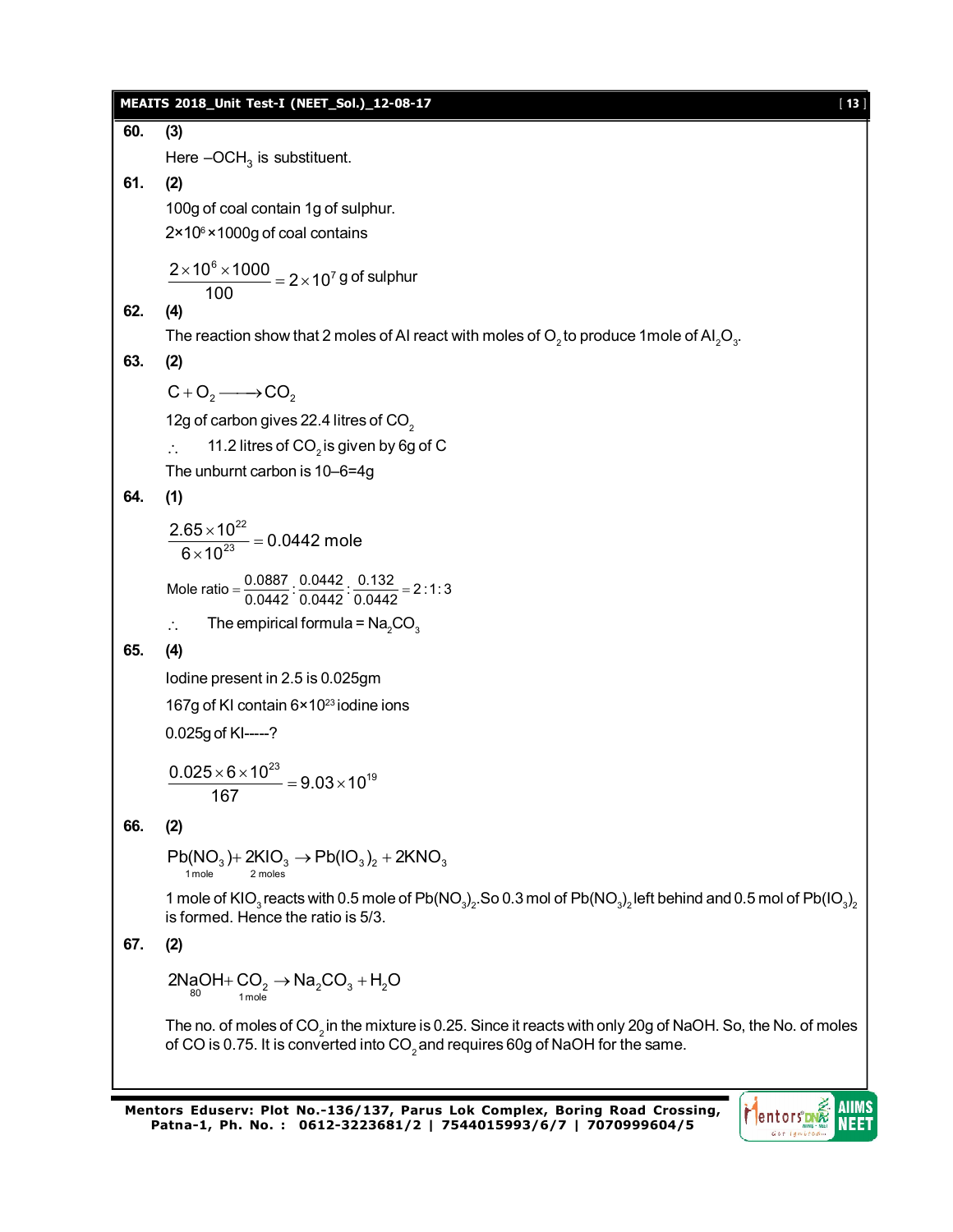| $[14]$                                                                        | MEAITS 2018_Unit Test-I (NEET_Sol.)_12-08-17                                                                                                                                |  |  |
|-------------------------------------------------------------------------------|-----------------------------------------------------------------------------------------------------------------------------------------------------------------------------|--|--|
| 68.                                                                           | (4)                                                                                                                                                                         |  |  |
|                                                                               | $MgCO3 \rightarrow MgO + CO2$                                                                                                                                               |  |  |
|                                                                               | $84g = 1$ mole                                                                                                                                                              |  |  |
|                                                                               | 10g of MgCO <sub>3</sub> contain 8.4g                                                                                                                                       |  |  |
|                                                                               | Hence, percentage purity of MgCO <sub>3</sub> =84.                                                                                                                          |  |  |
| 69.                                                                           | (2)                                                                                                                                                                         |  |  |
|                                                                               | According to the equation, 60g of urea react with 80g of NaOH giving 34g of ammonia. So, 6g of urea can<br>give 3.4g of NH <sub>3</sub> . But the percent yield is only 80% |  |  |
|                                                                               | $\frac{3.4 \times 80}{100} = 2.72g$                                                                                                                                         |  |  |
| 70.                                                                           | (4)                                                                                                                                                                         |  |  |
| No. of carbon atoms in cortisone = 21 Wt. of 21C atoms = $21 \times 12 = 252$ |                                                                                                                                                                             |  |  |
|                                                                               | 69.98g of carbon in 100g of cartisone 252g of carbon contain in                                                                                                             |  |  |
|                                                                               | $\frac{252 \times 100}{250} = 360.1$<br>69.98                                                                                                                               |  |  |
| 71.                                                                           | (1)                                                                                                                                                                         |  |  |
| 72.                                                                           | (1)                                                                                                                                                                         |  |  |
| 73.                                                                           | (1)                                                                                                                                                                         |  |  |
|                                                                               | Initial no. of moles of CO <sub>2</sub>                                                                                                                                     |  |  |
|                                                                               | $=\frac{200\times10^{-3}}{44}=4.545\times10^{-3}$                                                                                                                           |  |  |
| 74.                                                                           | (1)                                                                                                                                                                         |  |  |
|                                                                               | $2PH_3 \longrightarrow 2P + 3H_2$                                                                                                                                           |  |  |
|                                                                               | 2 moles<br>100 mL<br>3 moles<br>150 mL                                                                                                                                      |  |  |
|                                                                               | Increase in volume = $150 - 100 = 50$ mL                                                                                                                                    |  |  |
| 75.                                                                           | (2)                                                                                                                                                                         |  |  |
|                                                                               | Weight of metal oxide<br>$= 3.6g$                                                                                                                                           |  |  |
|                                                                               | Weight of metal<br>$= 3.2 g$                                                                                                                                                |  |  |
|                                                                               | Weight of oxygen<br>$= 0.4 g$                                                                                                                                               |  |  |
| Element<br>Metal                                                              | Relative No. of atoms<br>Simple ratio<br>$3.2/64 = 1/20$<br>2                                                                                                               |  |  |
| Oxygen                                                                        | $0.4 / 16 = 1 / 40$<br>1                                                                                                                                                    |  |  |
|                                                                               | Formula of the compound = MnO<br>$\ddot{\cdot}$ .                                                                                                                           |  |  |
|                                                                               | <b>INORGANIC</b>                                                                                                                                                            |  |  |
| 76.                                                                           | (3)                                                                                                                                                                         |  |  |
|                                                                               | $1s^2, 2s^22p^2, 3s^1$<br>(Excited state)                                                                                                                                   |  |  |
|                                                                               | $\geq$ all $\sim$                                                                                                                                                           |  |  |

**Mentors DNS** AllMS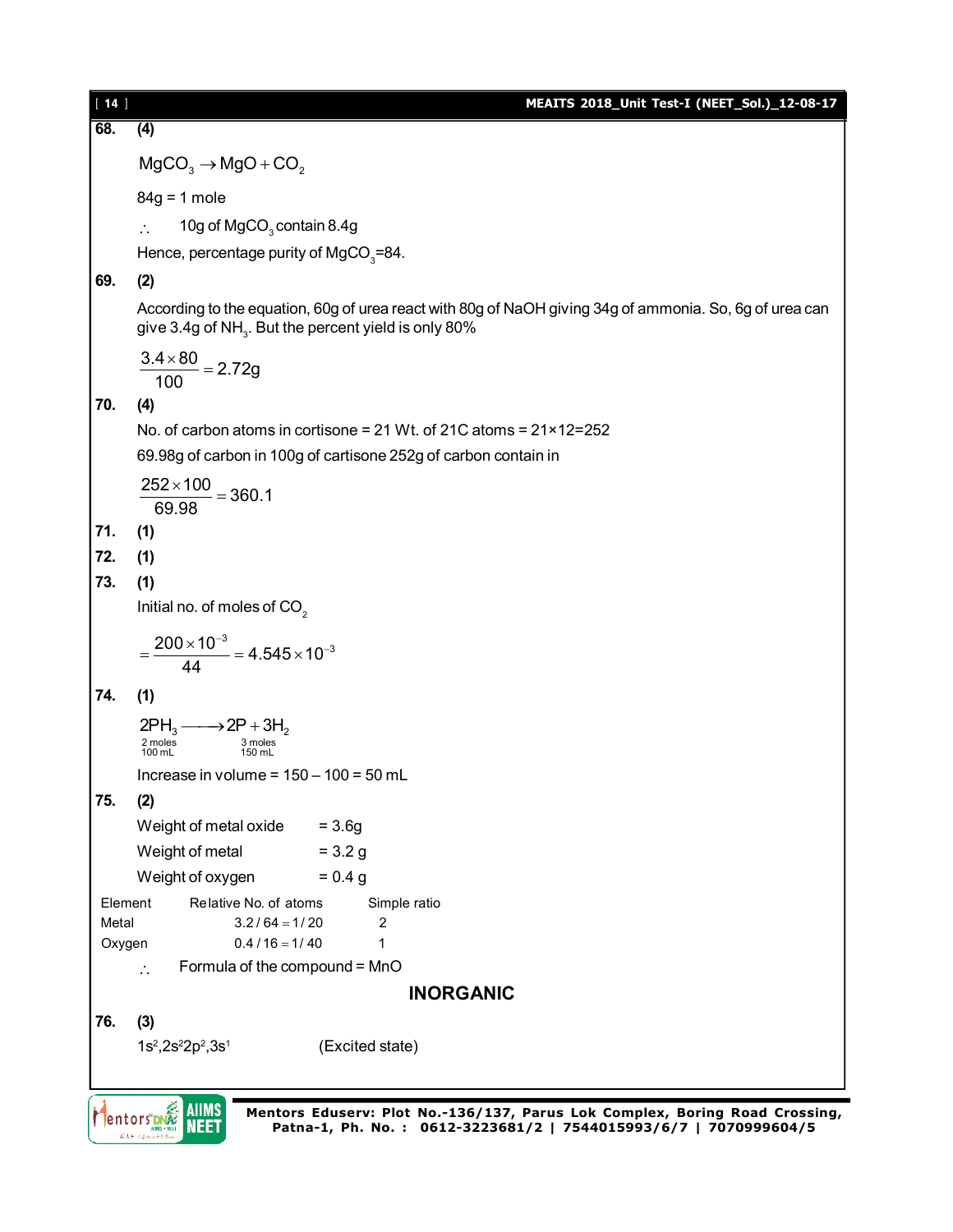|            | MEAITS 2018_Unit Test-I (NEET_Sol.)_12-08-17                                                                                                                                                                                                 |                                                                                                         | $[15]$ |  |
|------------|----------------------------------------------------------------------------------------------------------------------------------------------------------------------------------------------------------------------------------------------|---------------------------------------------------------------------------------------------------------|--------|--|
| 77.        | (2)                                                                                                                                                                                                                                          |                                                                                                         |        |  |
| 78.        | (3)                                                                                                                                                                                                                                          |                                                                                                         |        |  |
|            |                                                                                                                                                                                                                                              | Due to diagonal relationship radius of Li <sup>+</sup> is close to Mg <sup>2+</sup> ion.                |        |  |
| 79.        | (3)                                                                                                                                                                                                                                          | 80. (2)                                                                                                 |        |  |
| 81.        | (4)                                                                                                                                                                                                                                          | 82. (1)                                                                                                 |        |  |
| 83.        | (1)                                                                                                                                                                                                                                          |                                                                                                         |        |  |
|            | Correct order of electron affinity is:                                                                                                                                                                                                       |                                                                                                         |        |  |
|            | CI > F > S > O                                                                                                                                                                                                                               |                                                                                                         |        |  |
| 84.        | (1)                                                                                                                                                                                                                                          |                                                                                                         |        |  |
|            | Nitrogen has stable 2p <sup>3</sup> configuration and also due to high e <sup>-</sup> charge density at outermost orbit it requires<br>energy to add one extra e-in its outer most shell i.e., its first electron gain enthalpy is positive. |                                                                                                         |        |  |
| 85.        | (4)                                                                                                                                                                                                                                          |                                                                                                         |        |  |
|            | According to Allred and Rochow scale                                                                                                                                                                                                         |                                                                                                         |        |  |
|            | (C) $EN_{(AR)} = 0.359 \frac{Z_{eff}}{r} + 0.744$ (r: radius in Å)                                                                                                                                                                           |                                                                                                         |        |  |
| 86.        | (3)                                                                                                                                                                                                                                          | 87. (1)                                                                                                 |        |  |
| 88.        | (4)                                                                                                                                                                                                                                          | 89. (4)                                                                                                 |        |  |
| 90.        | (1)                                                                                                                                                                                                                                          |                                                                                                         |        |  |
|            |                                                                                                                                                                                                                                              | Oxidation state of non-metal increase acidc nature of oxide increase $\tilde{C}_{12}O_7$ is most acidc. |        |  |
|            |                                                                                                                                                                                                                                              | <b>BOTANY</b>                                                                                           |        |  |
| 91.        | (1)                                                                                                                                                                                                                                          |                                                                                                         |        |  |
|            |                                                                                                                                                                                                                                              | Leeuwenhoek is credited for discovery of first living cell.                                             |        |  |
| 92.        | (2)<br>93. (3)<br>94. (4)                                                                                                                                                                                                                    | 95. (2) 96.<br>(3)                                                                                      |        |  |
| 97.        | (4)                                                                                                                                                                                                                                          |                                                                                                         |        |  |
| 98.        | (2)                                                                                                                                                                                                                                          |                                                                                                         |        |  |
|            |                                                                                                                                                                                                                                              | PPLO, BGA and bacteria all belongs to prokaryote.                                                       |        |  |
| 99.        | (2)                                                                                                                                                                                                                                          |                                                                                                         |        |  |
| $100.$ (1) |                                                                                                                                                                                                                                              |                                                                                                         |        |  |
|            |                                                                                                                                                                                                                                              | Resistance to antibiotics is provided by plasmid i.e. small circular DNA.                               |        |  |
| $101.$ (3) |                                                                                                                                                                                                                                              |                                                                                                         |        |  |
| 102.       | (2)                                                                                                                                                                                                                                          |                                                                                                         |        |  |
|            |                                                                                                                                                                                                                                              |                                                                                                         |        |  |
|            |                                                                                                                                                                                                                                              | Infolding of membranes can be mesosome, cristae, etc. Found in eukaryotes and                           |        |  |
|            | prokaryotes both.                                                                                                                                                                                                                            |                                                                                                         |        |  |
| 103. (2)   |                                                                                                                                                                                                                                              |                                                                                                         |        |  |
|            | & cell wall.                                                                                                                                                                                                                                 | 3-layered cell envelope function as single protective unit in bacteria i.e. glycocalyx, cell membrane   |        |  |
|            |                                                                                                                                                                                                                                              |                                                                                                         |        |  |

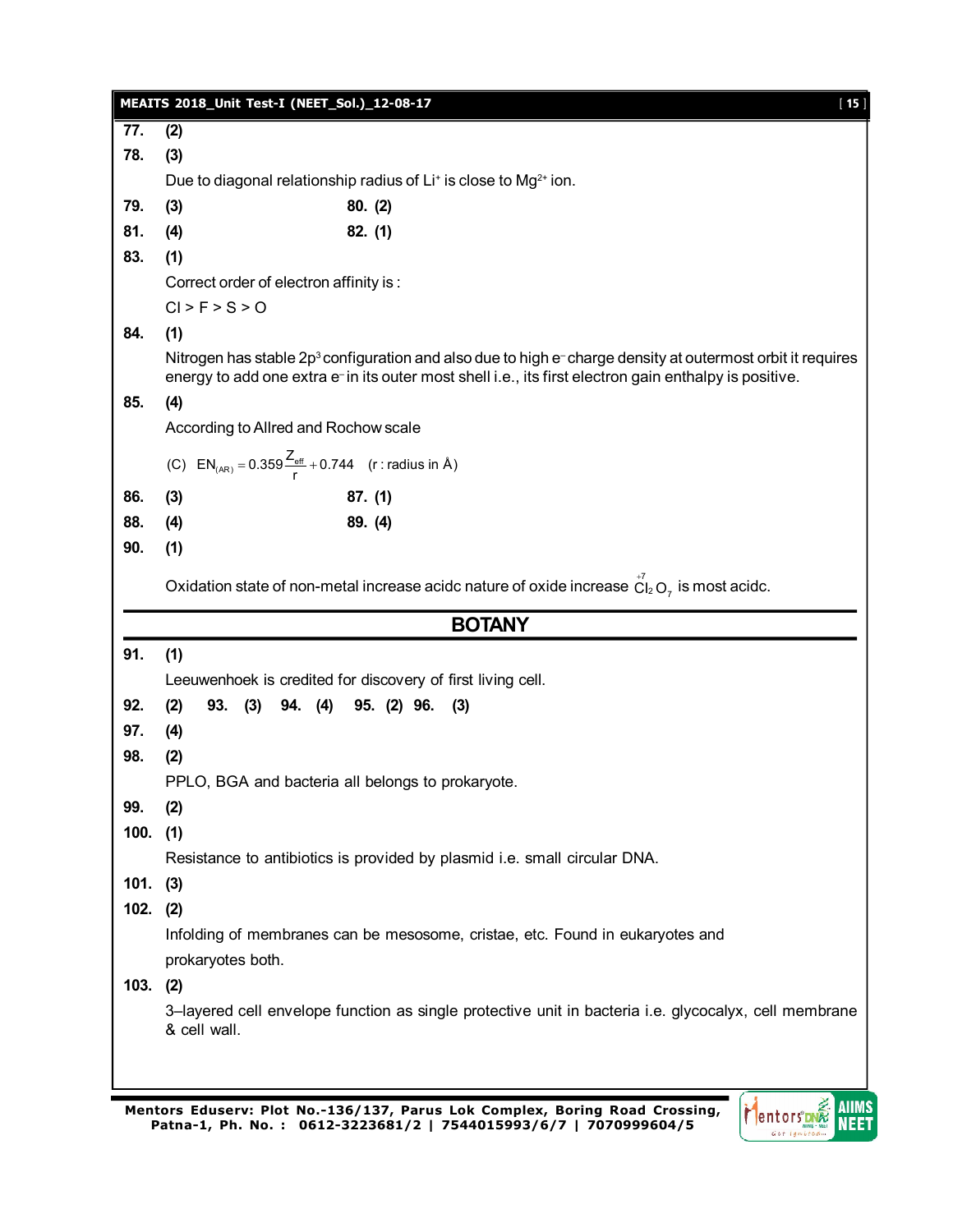| [16]         | MEAITS 2018_Unit Test-I (NEET_Sol.)_12-08-17                                                                   |  |  |  |
|--------------|----------------------------------------------------------------------------------------------------------------|--|--|--|
| 104.         | (1)                                                                                                            |  |  |  |
|              | Cell membrane of prokaryotes is structurally similar to eukaryotes. Mesosome is<br>infolding of cell membrane. |  |  |  |
| 105.         | (4)                                                                                                            |  |  |  |
|              | Prokaryotes - Mycoplasma, BGA, Methanogens, BGA, PPLO.                                                         |  |  |  |
|              | Eukaryotes - yeast, Rhizopus.                                                                                  |  |  |  |
|              | Mesokaryotes - Dinoflagellates                                                                                 |  |  |  |
| 106.         | 107. (3) 108. (3) 109. (2) 110. (1)<br>(2)                                                                     |  |  |  |
| 111.         | (1)                                                                                                            |  |  |  |
|              | Euglena, Mycoplasma & Protozoan cells lack cell wall.                                                          |  |  |  |
| 112.         | (4)                                                                                                            |  |  |  |
|              | RER shows attachment with 60S ribosomal sub unit                                                               |  |  |  |
| 113.         | (3)                                                                                                            |  |  |  |
|              | Given figure represents G.B in which cis & trans face is entirely different.                                   |  |  |  |
| 114.         | 115. (1)<br>(2)                                                                                                |  |  |  |
| 116.         | (3)                                                                                                            |  |  |  |
|              | Oxysome only particepates in oxidative phosphorylation.                                                        |  |  |  |
| 117.         | (3)                                                                                                            |  |  |  |
| 118.         | (1)                                                                                                            |  |  |  |
|              | Plastids have been classified on the basis of pigments.                                                        |  |  |  |
| 119.         | (4)<br>120. (4)                                                                                                |  |  |  |
| 121. (2)     |                                                                                                                |  |  |  |
|              | 60S, 40S, 50S, & 30S are sedimentation cofficients of ribosomal subunits.                                      |  |  |  |
| 122.         | (2)<br>123. (2)<br>124. (2)<br>$125.(1)$ 126. (2)                                                              |  |  |  |
| $127.$ (1)   | 128. (2)<br>129. (4)                                                                                           |  |  |  |
| 130.         | (2)                                                                                                            |  |  |  |
|              | Larger and more numeraus nucleoli can be observed in the cell with active protein                              |  |  |  |
|              | synthesis.                                                                                                     |  |  |  |
| 131.         | (3)<br>132. (3) 133. (2)                                                                                       |  |  |  |
| 134. (2)     |                                                                                                                |  |  |  |
|              | "yolk nuclei" are mitochondria found in egg cell.                                                              |  |  |  |
| $135.$ $(3)$ |                                                                                                                |  |  |  |
|              | <b>ZOOLOGY</b>                                                                                                 |  |  |  |
| $136.$ (1)   | 137. (3)                                                                                                       |  |  |  |
| 138.         | (4)                                                                                                            |  |  |  |
|              | Collagen is a protein forms white fibres in tissue.                                                            |  |  |  |
|              |                                                                                                                |  |  |  |
|              |                                                                                                                |  |  |  |